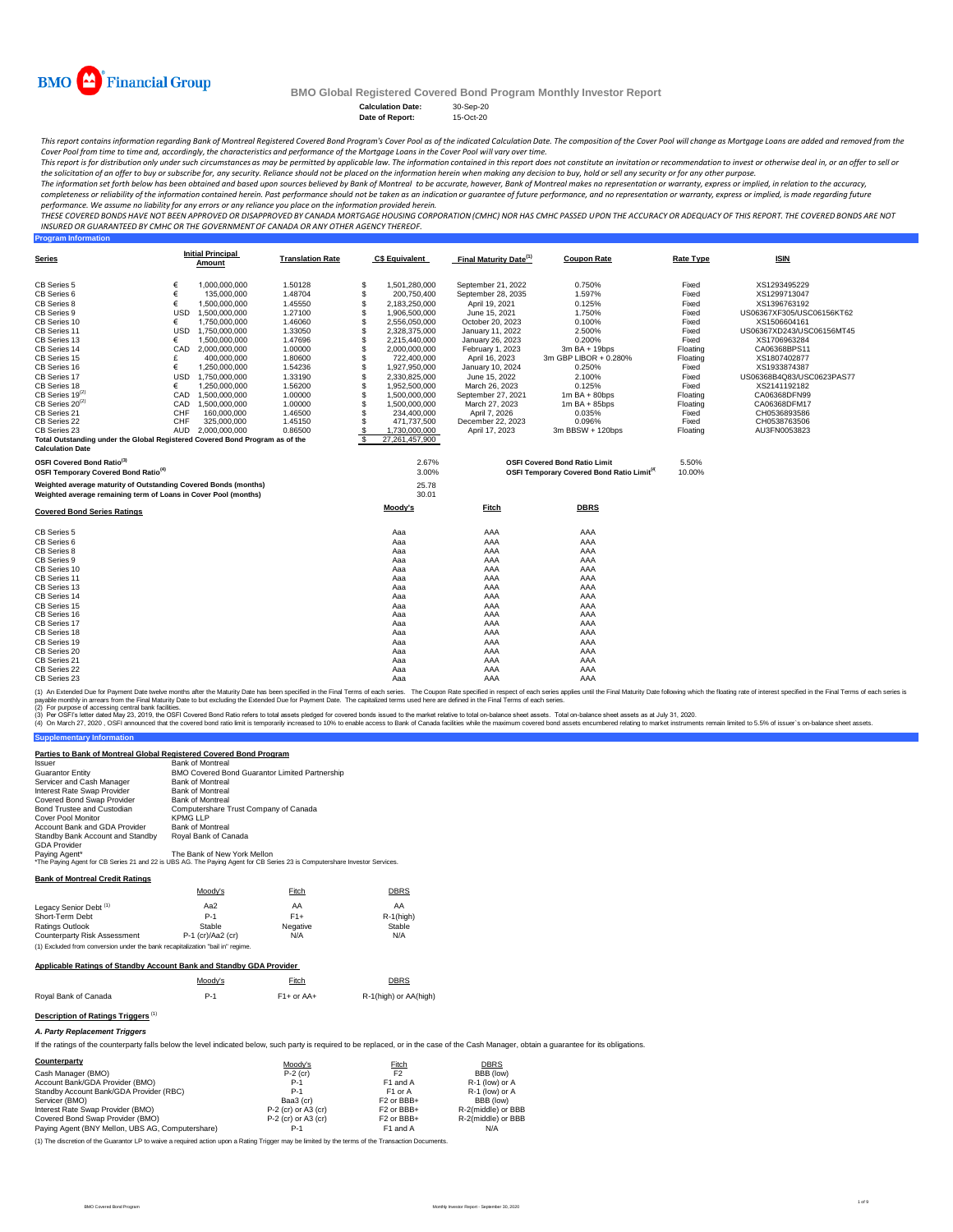

**BMO Global Registered Covered Bond Program Monthly Investor Report**

I) The following actions are required if the Cash Manager (BMO) undergoes a downgrade below the stipulated rating:

|                                | Moody's $^{(3)}$      | <u>Fitch</u>        | <b>DBRS</b>      |
|--------------------------------|-----------------------|---------------------|------------------|
| a) Interest Rate Swap Provider | $P-1$ (cr) or A2 (cr) | F <sub>1</sub> or A | $R-1$ (low) or A |
| b) Covered Bond Swap Provider  | $P-1$ (cr) or A2 (cr) | F1 or A             | $R-1$ (low) or A |

IV) The following actions are required if the Issuer (BMO) undergoes a downgrade below the stipulated rating:

If the ratings of the Issuer fall below the Reserve Fund Required Amount Ratings, then the Guarantor shall credit or cause to be credited to the Reserve Fund funds up to an amount equal to the Reserve Fund Required Amount.

Reserve Fund Required Amount: Nil

| c) Transfer of title to Loans to Guarantor <sup>(4)</sup> | A3 | BBB-      | BBB (low) |
|-----------------------------------------------------------|----|-----------|-----------|
| <b>Events of Defaults &amp; Test Compliance</b>           |    |           |           |
| Asset Coverage Test (C\$ Equivalent of Outstanding        |    | Pass      |           |
| Covered Bond < Adjusted Aggregate Asset Amount)           |    |           |           |
| <b>Issuer Event of Default</b>                            |    | <b>No</b> |           |
| <b>Guarantor LP Event of Default</b>                      |    | <b>No</b> |           |

| (Applicable to Hard Bullet Covered Bonds) |                |              |                                  |
|-------------------------------------------|----------------|--------------|----------------------------------|
| <b>Pre-Maturity Required Ratings</b>      | <u>Moody's</u> | <b>Fitch</b> | $\overline{\mathsf{DBRS}^{(1)}}$ |
|                                           | $P-1$          | $F1+$        | A (high) or A (low)              |
|                                           |                |              |                                  |

|                                                                                                                                                                                                                                                                                                                       | Moody's | Fitch               | <u>DBRS</u>     |
|-----------------------------------------------------------------------------------------------------------------------------------------------------------------------------------------------------------------------------------------------------------------------------------------------------------------------|---------|---------------------|-----------------|
| a) The Servicer will be required to direct amounts received directly<br>into the GDA Account (or Standby GDA Account if applicable)<br>within 2 Canadian business days and the Cash Manager shall<br>immediately remit any funds held at such time for or on behalf of<br>the Guarantor directly into the GDA Account | $P-1$   | F <sub>1</sub> or A | R-1(low) or BBB |

| a) Mandatory repayment of the Demand Loan                                                                        | Moody's | Fitch                             | <b>DBRS</b> |
|------------------------------------------------------------------------------------------------------------------|---------|-----------------------------------|-------------|
|                                                                                                                  | N/A     | F <sub>2</sub> or BB <sub>+</sub> | N/A         |
| b) Cashflows will be exchanged under the Covered Bond Swap<br>Agreement (to the extent not already taking place) | Baa1    | BBB+                              | BBB (high)  |

|                                                                    | <u>Moody's</u> | Fitch               | <b>DBRS</b> |
|--------------------------------------------------------------------|----------------|---------------------|-------------|
| a) The Servicer will be required to direct amounts received to the |                |                     |             |
| Cash Manager, or GDA as applicable                                 | $P-1$ (cr)     | F <sub>1</sub> or A | BBB(low)    |

III) The Swap Provider is required to transfer credit support or transfer all of its rights and obligations to a replacement third party, or to obtain a guarantee of its rights and obligations from a third party, if the Swap Provider undergoes a downgrade below the stipulated rating:

Following a breach of the Pre-Maturity test in respect of a Series of Hard Bullet Covered Bonds, and unless the Pre-Maturity Liquidity Ledger is otherwise funded from the other sources, the Partnership shall offer to sell Randomly Selected Loans if Final Maturity Date is within 12 months from the Pre-Maturity Test Date.

## *B. Summary of Specific Rating Trigger Actions*

II) The following actions are required if the Servicer (BMO) undergoes a downgrade below the stipulated rating:

(3) If no short term rating exists, then A1

(4) The transfer of registered title to the Loans to the Guarantor may be deferred if (A) satisfactory assurances are provided to the Guarantor and the Bond Trustee by The Office of the Superintendent of Financial Institut over the Seller permitting registered title to the Loans to remain with the Seller until such time as (i) the Loans are to be sold or otherwise disposed of by the Guarantor or the Bond Trustee in the performance of their r Guarantor or the Bond Trustee is required to take actions to enforce or otherwise deal with the Loans, and (B) each of the Rating Agencies has confirmed that it will not withdraw or downgrade its then current ratings of th

(1) In the case of DBRS, if Final Maturity Date is within six months of the Pre-Maturity Test Date, then A(high), otherwise A(low).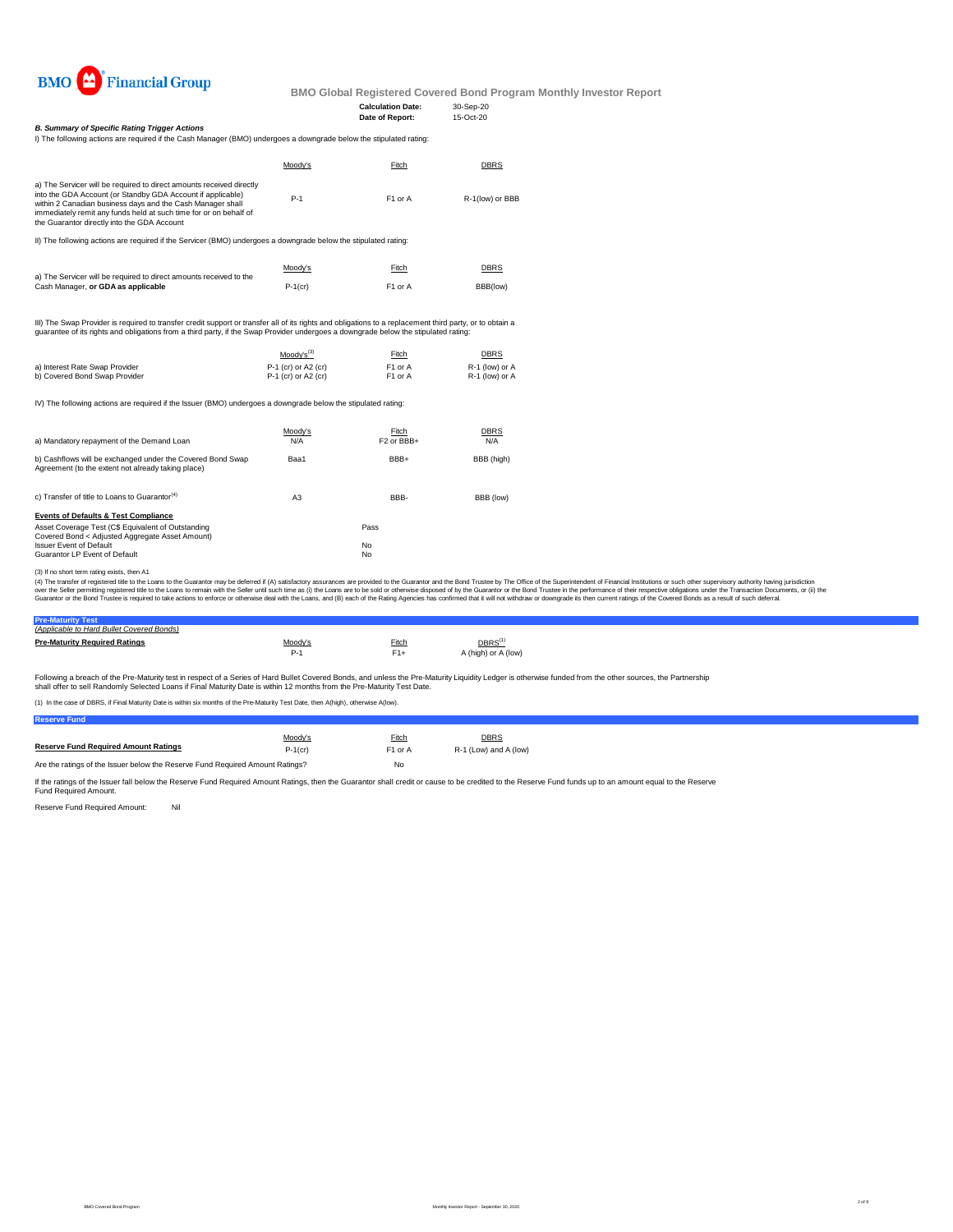

| <b>Intercompany Loan Balance</b>                                    |                                           |                                                         |
|---------------------------------------------------------------------|-------------------------------------------|---------------------------------------------------------|
| Guarantee Loan<br>Demand Loan<br><b>Total</b>                       |                                           | 29,202,792,672<br>S.<br>4,792,176,387<br>33,994,969,059 |
| <b>Cover Pool Losses</b>                                            |                                           |                                                         |
| <b>Period end</b>                                                   | <b>Write Off Amounts</b>                  | <b>Loss Percentage (Annualized)</b>                     |
| September 30, 2020                                                  | \$252,857                                 | 0.01%                                                   |
| <b>Cover Pool Flow of Funds</b>                                     |                                           |                                                         |
|                                                                     | <b>Current Month</b>                      | <b>Previous Month</b>                                   |
| <b>Cash Inflows</b>                                                 |                                           |                                                         |
| <b>Principal receipts</b><br>Proceeds for sale of Loans             | 598,840,251                               | 559,362,937                                             |
| <b>Revenue Receipts</b>                                             | 81,251,442                                | 88,582,710                                              |
| <b>Swap Receipts</b>                                                |                                           |                                                         |
| <b>Cash Capital Contribution</b><br>Advances of Intercompany Loans  | $\blacksquare$                            |                                                         |
| <b>Guarantee Fee</b>                                                | $\blacksquare$                            | $\sim$                                                  |
| <b>Cash Outflows</b>                                                |                                           |                                                         |
| <b>Swap Payment</b>                                                 | (21,802,969)                              | (21, 518, 548)                                          |
| Intercompany Loan interest<br>Intercompany Loan principal           | (29, 129, 849)<br>$(598, 840, 251)^{(1)}$ | (30,068,818)<br>(559, 362, 937)                         |
| Intercompany Loan repayment                                         |                                           |                                                         |
| Mortgage Top-up Settlement                                          |                                           |                                                         |
| Misc Partnership Expenses<br><b>Profit Distribution to Partners</b> | (46)                                      | (94)                                                    |
| Net inflows/(outflows)                                              | 30,318,577                                | 36,995,249                                              |

 $(1)$  Includes cash settlement of \$598,840,251 to occur on October 19, 2020.

| <b>Valuation Calculation</b>                                                                                                                                                                                                 |                |        |                |
|------------------------------------------------------------------------------------------------------------------------------------------------------------------------------------------------------------------------------|----------------|--------|----------------|
| <b>Trading Value of Covered Bonds</b>                                                                                                                                                                                        | 28,571,680,716 |        |                |
| A = Lesser of i) Present value of outstanding loan balance of Performing Eligible<br>Loans <sup>(1)</sup> and ii) 80% of Market Value <sup>(2)</sup> of properties securing Performing Eligible<br>Loans, net of adjustments | 34,390,002,214 |        | 34,390,002,214 |
|                                                                                                                                                                                                                              |                | A(i)   |                |
| $B =$ Principal receipts up to calculation date not otherwise applied<br>$C =$ Cash capital contributions                                                                                                                    |                | A (ii) | 63,325,386,186 |
| $D =$ Trading Value of any Substitute Assets                                                                                                                                                                                 |                |        |                |
| $E = (i)$ Reserve Fund Balance, if applicable                                                                                                                                                                                |                |        |                |
| (ii) Pre - Maturity liquidity ledger balance                                                                                                                                                                                 |                |        |                |
| F = Trading Value of Swap Collateral                                                                                                                                                                                         |                |        |                |
|                                                                                                                                                                                                                              |                |        |                |
| Total: $A + B + C + D + E + F$                                                                                                                                                                                               | 34,390,002,214 |        |                |

|                                                                                                                                                                                                                              | <b>Calculation Date:</b><br>Date of Report:                              | 30-Sep-20<br>15-Oct-20                                        |                |                                  |  |
|------------------------------------------------------------------------------------------------------------------------------------------------------------------------------------------------------------------------------|--------------------------------------------------------------------------|---------------------------------------------------------------|----------------|----------------------------------|--|
| <b>Asset Coverage Test</b>                                                                                                                                                                                                   |                                                                          |                                                               |                |                                  |  |
| <b>C\$ Equivalent of Outstanding Covered Bonds</b>                                                                                                                                                                           | 27,261,457,900                                                           |                                                               |                |                                  |  |
| $A^{(1)}$ = Lesser of (i) Sum of LTV adjusted outstanding principal balance and (ii) Sum of<br>Asset percentage adjusted outstanding principal balance<br>$B =$ Principal receipts not applied                               | \$<br>31,745,776,889                                                     |                                                               | A(i)<br>A(i)   | 33,952,702,556<br>31,745,776,889 |  |
| $C =$ Cash capital contributions<br>$D =$ Substitution assets<br>$E =$ (i) Reserve fund balance<br>(ii) Pre - Maturity liquidity ledger balance<br>$F =$ Negative carry factor calculation<br>Total: $A + B + C + D + E - F$ | $\sim$<br>$\sim$<br>$\overline{\phantom{a}}$<br>$\sim$<br>31,745,776,889 | <b>Asset Percentage</b><br><b>Maximum Asset</b><br>Percentage | 93.5%<br>95.0% |                                  |  |
| <b>Asset Coverage Test Pass/Fail</b>                                                                                                                                                                                         | <b>Pass</b>                                                              |                                                               |                |                                  |  |
| <b>Regulatory OC Minimum</b>                                                                                                                                                                                                 | 103%                                                                     |                                                               |                |                                  |  |
| Level of Overcollateralization <sup>(2)</sup>                                                                                                                                                                                | 107%                                                                     |                                                               |                |                                  |  |

| <b>Cover Pool - Summary Statistics</b>       |                         |               |
|----------------------------------------------|-------------------------|---------------|
| Asset Type                                   | Mortgages               |               |
| <b>Previous Month Ending Balance</b>         | 34,615,958,530          |               |
| <b>Aggregate Outstanding Balance</b>         | 34,006,447,642          |               |
| Number of Loans                              | 121,929                 |               |
| Average Loan Size                            | 278,904                 |               |
| <b>Number of Primary Borrowers</b>           | 120,468                 |               |
| <b>Number of Properties</b>                  | 121,929                 |               |
|                                              | Original <sup>(1)</sup> | Indexed $(2)$ |
| Weighted Average Current Loan to Value (LTV) | 60.75%                  | 51.46%        |
| Weighted Average Authorized LTV              | 69.17%                  | 57.93%        |
| <b>Weighted Average Original LTV</b>         | 69.17%                  |               |
| <b>Weighted Average Seasoning</b>            | 24.63 (Months)          |               |
| <b>Weighted Average Coupon</b>               | 2.67%                   |               |
| <b>Weighted Average Original Term</b>        | 54.64 (Months)          |               |
| Weighted Average Remaining Term              | 30.01 (Months)          |               |
| <b>Substitution Assets</b>                   | <b>Nil</b>              |               |

(1) Value as most recently determined or assessed in accordance with the underwriting policies (whether upon origination or renewal of the Eligible Loan or subsequently thereto).

<sup>(2)</sup> Value as determined by adjusting, not less than quarterly, the Original Market Value utilizing the Indexation Methodology (see Appendix for details) for subsequent price developments.

(1) Market Value as determined by adjusting, not less than quarterly, the Original Market Value utilizing the Indexation Methodology (see Appendix for details) for subsequent price developments.

(2) Per Section 4.3.8 of the CMHC Guide, (A) the lesser of (i) the total amount of cover pool collateral and (ii) the amount of cover pool collateral required to collateralize the covered bonds outstanding and ensure the A equivalent of the principal amount of covered bonds outstanding under the registered covered bond program.

(1) Present value of expected future cash flows of Loans using current market interest rates offered to BMO clients. The effective weighted average rate used for discounting is 2.47%.

(2) Market Value as determined by adjusting, not less than quarterly, the Original Market Value utilizing the Indexation Methodology (see Appendix for details) for subsequent price developments.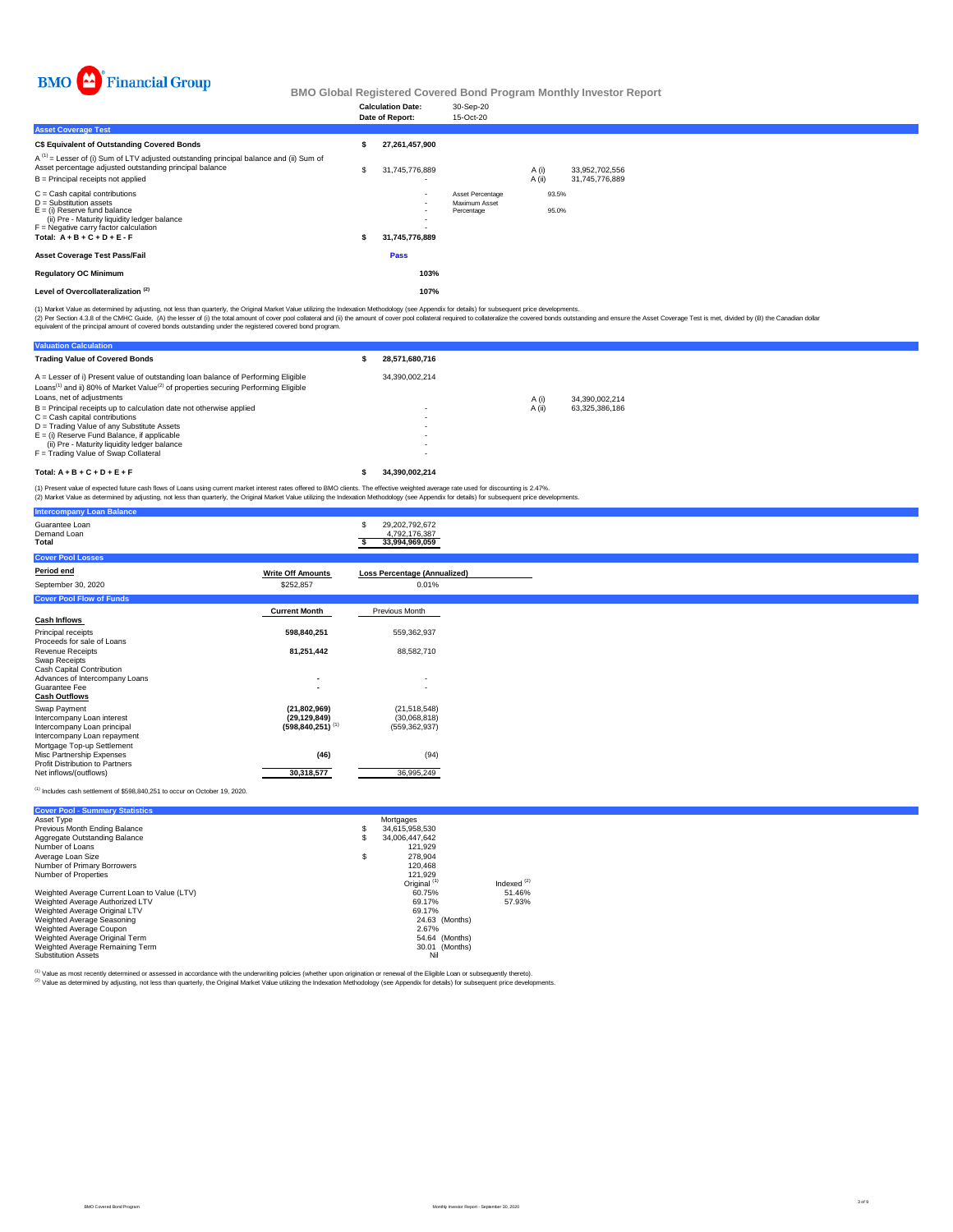

|                                              | <b>Calculation Date:</b> | 30-Sep-20         |                          |            |
|----------------------------------------------|--------------------------|-------------------|--------------------------|------------|
|                                              | Date of Report:          | 15-Oct-20         |                          |            |
| <b>Cover Pool - Delinguency Distribution</b> |                          |                   |                          |            |
| <b>Aging Summary</b>                         | <b>Number of Loans</b>   | <b>Percentage</b> | <b>Principal Balance</b> | Percentage |
| Current and less than 30 days past due       | 121,537                  | 99.68             | 33,915,808,375           | 99.73      |
| 30 - 59 days past due                        | 51                       | 0.04              | 11,974,548               | 0.04       |
| 60 - 89 days past due                        | 103                      | 0.08              | 25,015,903               | 0.07       |
| 90 or more days past due                     | 238                      | 0.20              | 53,648,816               | 0.16       |
| <b>Grand Total</b>                           | 121,929                  | 100.00            | 34,006,447,642           | 100.00     |

# **Cover Pool - Provincial Distribution**

## **Cover Pool - Credit Score Distribution**

# **Cover Pool - Rate Type Distribution**

| <b>Province</b>                            | <b>Number of Loans</b> | Percentage | <b>Principal Balance</b> | Percentage |
|--------------------------------------------|------------------------|------------|--------------------------|------------|
| Alberta                                    | 14,180                 | 11.63      | 3,533,222,122            | 10.39      |
| <b>British Columbia</b>                    | 18,733                 | 15.36      | 6,829,801,492            | 20.08      |
| Manitoba                                   | 1,701                  | 1.40       | 304,988,202              | 0.90       |
| <b>New Brunswick</b>                       | 1,839                  | 1.51       | 228,412,990              | 0.67       |
| Newfoundland                               | 3,198                  | 2.62       | 503,326,972              | 1.48       |
| <b>Northwest Territories &amp; Nunavut</b> | 95                     | 0.08       | 19,624,425               | 0.06       |
| Nova Scotia                                | 3,493                  | 2.86       | 591,154,321              | 1.74       |
| Ontario                                    | 57,184                 | 46.90      | 17,806,363,140           | 52.36      |
| <b>Prince Edward Island</b>                | 606                    | 0.50       | 91,403,039               | 0.27       |
| Quebec                                     | 18,658                 | 15.30      | 3,669,495,979            | 10.79      |
| Saskatchewan                               | 2,143                  | 1.76       | 407,524,709              | 1.20       |
| <b>Yukon Territories</b>                   | 99                     | 0.08       | 21,130,250               | 0.06       |
| <b>Grand Total</b>                         | 121,929                | 100.00     | 34,006,447,642           | 100.00     |

| <b>Rate Type</b>                                     | <b>Number of Loans</b> | Percentage | <b>Principal Balance</b> | Percentage |  |
|------------------------------------------------------|------------------------|------------|--------------------------|------------|--|
| Fixed                                                | 102,116                | 83.75      | 27,555,799,648           | 81.03      |  |
| Variable                                             | 19,813                 | 16.25      | 6,450,647,994            | 18.97      |  |
| <b>Grand Total</b>                                   | 121,929                | 100.00     | 34,006,447,642           | 100.00     |  |
| <b>Cover Pool - Mortgage Asset Type Distribution</b> |                        |            |                          |            |  |
| <b>Mortgage Asset Type</b>                           | <b>Number of Loans</b> | Percentage | <b>Principal Balance</b> | Percentage |  |
| <b>Conventional Amortizing Mortgages</b>             | 121,929                | 100.00     | 34,006,447,642           | 100.00     |  |
| <b>Grand Total</b>                                   | 121,929                | 100.00     | 34,006,447,642           | 100.00     |  |
| <b>Cover Pool - Occupancy Type Distribution</b>      |                        |            |                          |            |  |
|                                                      |                        |            |                          |            |  |

| <b>Credit Score</b>      | <b>Number of Loans</b> | <b>Percentage</b> | <b>Principal Balance</b> | <b>Percentage</b> |
|--------------------------|------------------------|-------------------|--------------------------|-------------------|
| <b>Score Unavailable</b> | 666                    | 0.55              | 126,117,522              | 0.37              |
| Less than 600            | 1,599                  | 1.31              | 363,394,010              | 1.07              |
| $600 - 650$              | 3,049                  | 2.50              | 818,203,719              | 2.41              |
| 651 - 700                | 7,960                  | 6.53              | 2,234,218,011            | 6.57              |
| 701 - 750                | 14,882                 | 12.21             | 4,250,500,683            | 12.50             |
| 751 - 800                | 20,564                 | 16.87             | 6,096,074,073            | 17.93             |
| 801 and Above            | 73,209                 | 60.04             | 20,117,939,625           | 59.16             |
| <b>Grand Total</b>       | 121,929                | 100.00            | 34,006,447,642           | 100.00            |

| Percentage |                                                                | <b>Principal Balance</b> | <b>Percentage</b> |
|------------|----------------------------------------------------------------|--------------------------|-------------------|
|            |                                                                | 27,556,425,981           | טט ו כ            |
|            |                                                                | 661,661,021,661          | 18.97             |
|            |                                                                | 34,006,447,642           | 100.00            |
|            | <b>Number of Loans</b><br>94,685<br>27,244<br>22.34<br>121,929 | 77.66<br>100.00          |                   |

# **Cover Pool - Mortgage Rate Distribution**

| <u>Mortgage Rate (%)</u> | <b>Number of Loans</b> | Percentage | <b>Principal Balance</b> | <b>Percentage</b> |
|--------------------------|------------------------|------------|--------------------------|-------------------|
| Less than 1.00           |                        | 0.00       | 824,787                  | 0.00              |
| $1.00 - 3.99$            | 121,219                | 99.42      | 33,859,877,357           | 99.57             |
| $4.00 - 4.49$            | 402                    | 0.33       | 90,216,922               | 0.27              |
| $4.50 - 4.99$            | 119                    | 0.10       | 21,479,218               | 0.06              |
| $5.00 - 5.49$            | 127                    | 0.10       | 23,935,080               | 0.07              |
| $5.50 - 5.99$            |                        | 0.00       | 199,448                  | 0.00              |
| $6.00 - 6.49$            |                        | $\sim$     |                          |                   |
| $6.50 - 6.99$            |                        | $\sim$     |                          |                   |
| $7.00 - 7.49$            | 56                     | 0.05       | 9,914,829                | 0.03              |
| $7.50 - 7.99$            |                        | $\sim$     |                          |                   |
| 8.00 and Above           |                        |            |                          |                   |
| <b>Grand Total</b>       | 121,929                | 100.00     | 34,006,447,642           | 100.00            |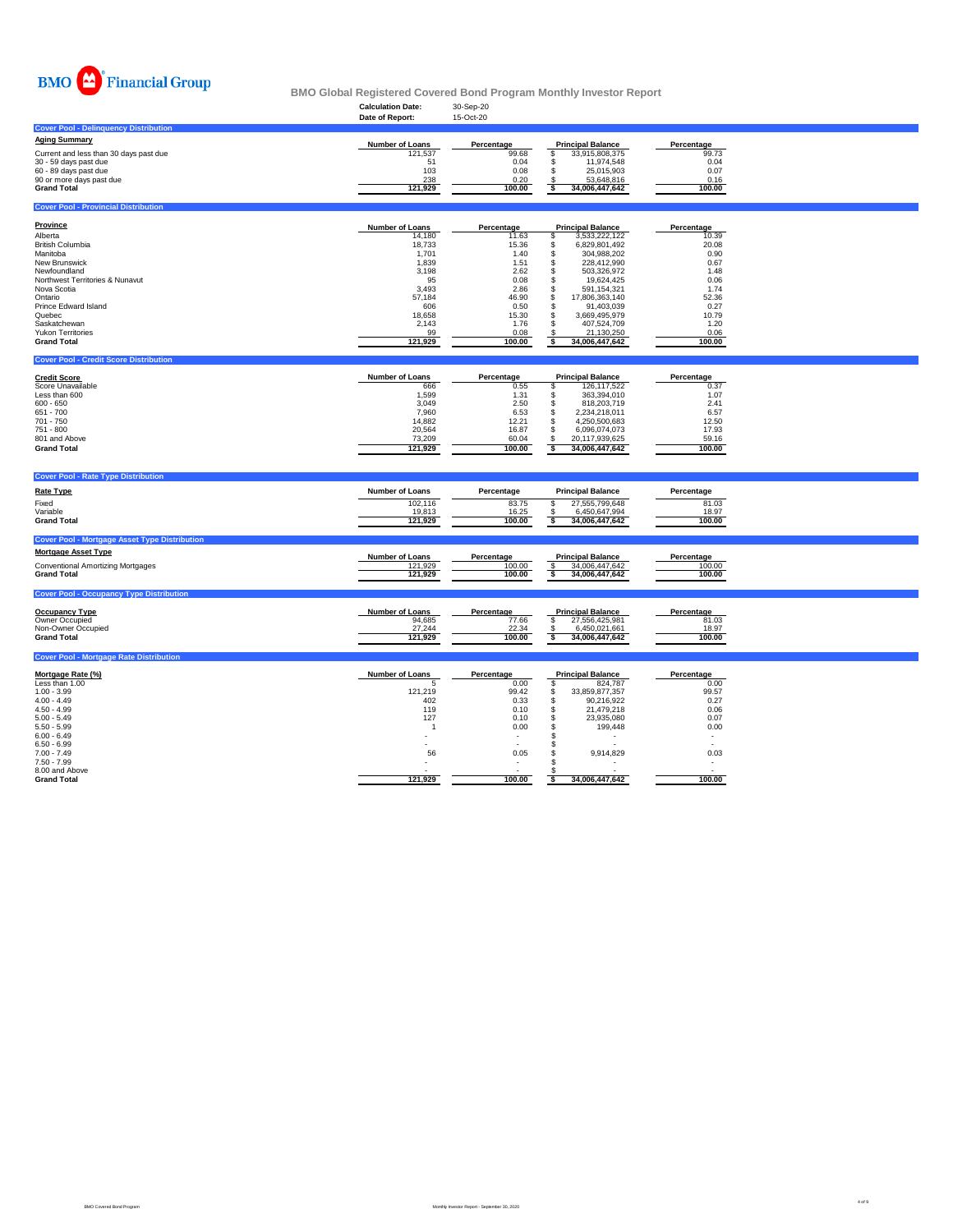|                                                  | <b>Calculation Date:</b><br>Date of Report: | 30-Sep-20<br>15-Oct-20 |                          |                   |
|--------------------------------------------------|---------------------------------------------|------------------------|--------------------------|-------------------|
| <b>Cover Pool - Indexed LTV Distribution (1)</b> |                                             |                        |                          |                   |
| Indexed LTV (%)                                  | <b>Number of Loans</b>                      | <b>Percentage</b>      | <b>Principal Balance</b> | <b>Percentage</b> |
| 20.00 and Below                                  | 13.802                                      | 11.32                  | 1.229.108.473            |                   |



|                    |         | . <b>.</b> . | - ---- <b>--</b> ----------- | . <u>.</u> . |
|--------------------|---------|--------------|------------------------------|--------------|
| 20.00 and Below    | 13,802  | 11.32        | 1,229,108,473                | 3.61         |
| 20.01 - 25.00      | 5,352   | 4.39         | 977,966,817                  | 2.88         |
| 25.01 - 30.00      | 6,860   | 5.63         | 1,539,367,577                | 4.53         |
| $30.01 - 35.00$    | 9,068   | 7.44         | 2,399,392,034                | 7.06         |
| $35.01 - 40.00$    | 10,734  | 8.80         | 2,795,220,771                | 8.22         |
| 40.01 - 45.00      | 10,467  | 8.58         | 2,907,193,535                | 8.55         |
| 45.01 - 50.00      | 10,341  | 8.48         | 3,079,434,146                | 9.06         |
| $50.01 - 55.00$    | 10,275  | 8.43         | 3,144,992,448                | 9.25         |
| 55.01 - 60.00      | 11,222  | 9.20         | 3,646,200,813                | 10.72        |
| $60.01 - 65.00$    | 10,271  | 8.42         | 3,480,801,457                | 10.24        |
| 65.01 - 70.00      | 11,835  | 9.71         | 4,307,742,282                | 12.67        |
| 70.01 - 75.00      | 9,111   | 7.47         | 3,383,589,874                | 9.95         |
| 75.01 - 80.00      | 2,550   | 2.09         | 1,099,121,140                | 3.23         |
| 80.01 and Above    | 41      | 0.03         | 16,316,274                   | 0.05         |
| <b>Grand Total</b> | 121,929 | 100.00       | 34,006,447,642               | 100.00       |

<sup>(1)</sup> Value as determined by adjusting, not less than quarterly, the Original Market Value utilizing the Indexation Methodology (see Appendix for details) for subsequent price developments.

| <b>Cover Pool - Remaining Term Distribution</b> |                        |            |                          |            |
|-------------------------------------------------|------------------------|------------|--------------------------|------------|
| <b>Months to Maturity</b>                       | <b>Number of Loans</b> | Percentage | <b>Principal Balance</b> | Percentage |
| Less than 12.00                                 | 19,585                 | 16.06      | 4,593,097,273            | 13.51      |
| 12.00 - 23.99                                   | 29,482                 | 24.18      | 7,467,424,688            | 21.96      |
| 24.00 - 35.99                                   | 34,573                 | 28.36      | 10,352,815,029           | 30.44      |
| 36.00 - 47.99                                   | 19,237                 | 15.78      | 5,995,720,296            | 17.63      |
| 48.00 - 59.99                                   | 16,685                 | 13.68      | 4,976,042,242            | 14.63      |
| 60.00 - 71.99                                   | 2,197                  | 1.80       | 585,994,501              | 1.72       |
| 72.00 - 83.99                                   | 49                     | 0.04       | 8,324,668                | 0.02       |
| 84.00 - 119.99                                  | 120                    | 0.10       | 26,976,206               | 0.08       |
| 120.00 and above                                |                        | 0.00       | 52,740                   | 0.00       |
| <b>Grand Total</b>                              | 121,929                | 100.00     | 34,006,447,642           | 100.00     |

## **Cover Pool - Remaining Principal Balance Distribution**

| <b>Remaining Principal Balance (C\$)</b> | <b>Number of Loans</b> | <b>Percentage</b> | <b>Principal Balance</b> | <b>Percentage</b> |
|------------------------------------------|------------------------|-------------------|--------------------------|-------------------|
| 99,999 and Below                         | 19,813                 | 16.25             | ,194,784,053             | $3.5^\circ$       |
| 100,000 - 199,999                        | 34,528                 | 28.32             | 5,213,857,474            | 15.33             |
| 200,000 - 299,999                        | 27,315                 | 22.40             | 6,732,762,430            | 19.80             |

| 300,000 - 399,999     | 16,072  | 13.18  | 5,551,190,921  | 16.32  |
|-----------------------|---------|--------|----------------|--------|
| 400,000 - 499,999     | 9,477   | 7.77   | 4,231,324,516  | 12.44  |
| 500,000 - 599,999     | 5,503   | 4.51   | 3,003,293,329  | 8.83   |
| 600,000 - 699,999     | 3,217   | 2.64   | 2,076,212,410  | 6.11   |
| 700,000 - 799,999     | 1,901   | 1.56   | 1,418,865,731  | 4.17   |
| 800,000 - 899,999     | 1,228   | 1.01   | 1,039,561,930  | 3.06   |
| $900,000 - 999,999$   | 883     | 0.72   | 835,256,741    | 2.46   |
| 1,000,000 - 1,499,999 | 1,502   | 1.23   | 1,784,074,519  | 5.25   |
| 1,500,000 - 2,000,000 | 347     | 0.28   | 588,271,350    | 1.73   |
| 2,000,000 - 3,000,000 | 142     | 0.12   | 333,971,669    | 0.98   |
| 3,000,000 and Above   |         | 0.00   | 3,020,571      | 0.01   |
|                       | 121,929 | 100.00 | 34,006,447,642 | 100.00 |
|                       |         |        |                |        |

# **Cover Pool - Property Type Distribution**

| <b>Property Type</b> | <b>Number of Loans</b> | <b>Percentage</b> | <b>Principal Balance</b> | <b>Percentage</b> |
|----------------------|------------------------|-------------------|--------------------------|-------------------|
| Condominium          | 25,039                 | 20.54             | 5,422,285,114            | 15.94             |
| Multi-Residential    | 5,923                  | 4.86              | .573,843,661             | 4.63              |
| <b>Single Family</b> | 81,300                 | 66.68             | 24,287,947,396           | 71.42             |
| Townhouse            | 9,667                  | 7.93              | 2,722,371,471            | 8.01              |
| <b>Grand Total</b>   | 121,929                | 100.00            | 34,006,447,642           | 100.00            |

# **Cover Pool - Indexed LTV and Delinquency Distribution by Province (1)**

|                 |                    | <b>Aging Summary</b> |                                    |  |               |  |               |  |               |  |               |  |  |
|-----------------|--------------------|----------------------|------------------------------------|--|---------------|--|---------------|--|---------------|--|---------------|--|--|
|                 |                    |                      | <b>Current and</b><br>less than 30 |  | 30 to 59      |  | 60 to 89      |  | 90 or more    |  |               |  |  |
| <b>Province</b> | Indexed LTV $(\%)$ |                      | days past due                      |  | days past due |  | days past due |  | days past due |  | <b>Total</b>  |  |  |
| Alberta         | 20.00 and Below    |                      | 76,346,643                         |  | 64,770        |  |               |  | 311,718       |  | 76,723,131    |  |  |
|                 | $20.01 - 25$       |                      | 53,270,585                         |  |               |  | 156,366       |  | 512,641       |  | 53,939,592    |  |  |
|                 | $25.01 - 30$       |                      | 77,264,181                         |  | 101,763       |  | 395,201       |  | 305,821       |  | 78,066,966    |  |  |
|                 | $30.01 - 35$       |                      | 115,864,676                        |  |               |  | 294,951       |  | 798,716       |  | 116,958,343   |  |  |
|                 | $35.01 - 40$       |                      | 143,575,217                        |  |               |  | 1,980,582     |  | 691,055       |  | 146,246,854   |  |  |
|                 | $40.01 - 45$       |                      | 174,256,534                        |  |               |  |               |  | 689,207       |  | 174,945,741   |  |  |
|                 | $45.01 - 50$       |                      | 221,561,281                        |  |               |  | 239,062       |  | 1,448,236     |  | 223,248,579   |  |  |
|                 | $50.01 - 55$       |                      | 284,898,530                        |  | 127,885       |  | 437,040       |  | 842,549       |  | 286,306,004   |  |  |
|                 | $55.01 - 60$       |                      | 351,981,683                        |  | 146,196       |  | 167,819       |  | 569,390       |  | 352,865,088   |  |  |
|                 | $60.01 - 65$       |                      | 400,821,933                        |  | 473,759       |  | 420,595       |  | 157,940       |  | 401,874,227   |  |  |
|                 | $65.01 - 70$       |                      | 506,078,570                        |  | 388,053       |  | 351,933       |  | 630,300       |  | 507,448,856   |  |  |
|                 | $70.01 - 75$       |                      | 653,133,037                        |  |               |  | 689,906       |  | 716,082       |  | 654,539,024   |  |  |
|                 | 75.01 - 80         |                      | 442,791,027                        |  |               |  | 510,704       |  | 830,357       |  | 444,132,088   |  |  |
|                 | 80.01 and Above    |                      | 15,927,628                         |  |               |  |               |  |               |  | 15,927,628    |  |  |
|                 |                    |                      | 3,517,771,525                      |  | 1,302,427     |  | 5,644,160     |  | 8,504,011     |  | 3,533,222,122 |  |  |

|                         |                                      |                                                     |               |                           |                           | <b>Aging Summary</b> |                             |                          |               |
|-------------------------|--------------------------------------|-----------------------------------------------------|---------------|---------------------------|---------------------------|----------------------|-----------------------------|--------------------------|---------------|
| <b>Province</b>         | Indexed LTV $(%)$<br>20.00 and Below | <b>Current and</b><br>less than 30<br>days past due |               | 30 to 59<br>days past due | 60 to 89<br>days past due |                      | 90 or more<br>days past due |                          | <b>Total</b>  |
| <b>British Columbia</b> |                                      |                                                     | 357,224,469   | 142,125                   |                           | 408,010              |                             | 2,561,022                | 360,335,626   |
|                         | $20.01 - 25$                         |                                                     | 294,975,642   |                           |                           |                      |                             | 996,407                  | 295,972,049   |
|                         | $25.01 - 30$                         |                                                     | 458,284,931   |                           |                           | 517,610              |                             | 133,738                  | 458,936,279   |
|                         | $30.01 - 35$                         |                                                     | 735,227,450   |                           |                           | 2,167,051            |                             | 1,833,394                | 739,227,896   |
|                         | $35.01 - 40$                         |                                                     | 632,421,329   |                           |                           | 136,668              |                             | 3,933,025                | 636,491,022   |
|                         | $40.01 - 45$                         |                                                     | 520,052,537   |                           |                           |                      |                             | 1,538,240                | 521,590,777   |
|                         | $45.01 - 50$                         |                                                     | 573,379,957   | 534,416                   |                           |                      |                             |                          | 573,914,373   |
|                         | $50.01 - 55$                         |                                                     | 508,359,454   | 190,233                   |                           | 323,230              |                             | 1,096,294                | 509,969,211   |
|                         | $55.01 - 60$                         |                                                     | 532,521,365   |                           |                           |                      |                             | 995,482                  | 533,516,847   |
|                         | $60.01 - 65$                         |                                                     | 597,115,049   |                           |                           |                      |                             |                          | 597,115,049   |
|                         | $65.01 - 70$                         |                                                     | 556,260,871   |                           |                           |                      |                             |                          | 556,260,871   |
|                         | $70.01 - 75$                         |                                                     | 585,321,919   | 368,684                   |                           | 162,762              |                             |                          | 585,853,366   |
|                         | $75.01 - 80$                         |                                                     | 458,844,998   | 1,196,888                 |                           | 187,596              |                             | $\overline{\phantom{0}}$ | 460,229,481   |
|                         | 80.01 and Above                      |                                                     | 388,646       |                           |                           |                      |                             |                          | 388,646       |
|                         |                                      |                                                     | 6,810,378,617 | 2,432,346                 |                           | 3,902,926            |                             | 13,087,602               | 6,829,801,492 |

*Note: Percentages and totals in the above tables may not add exactly due to rounding.*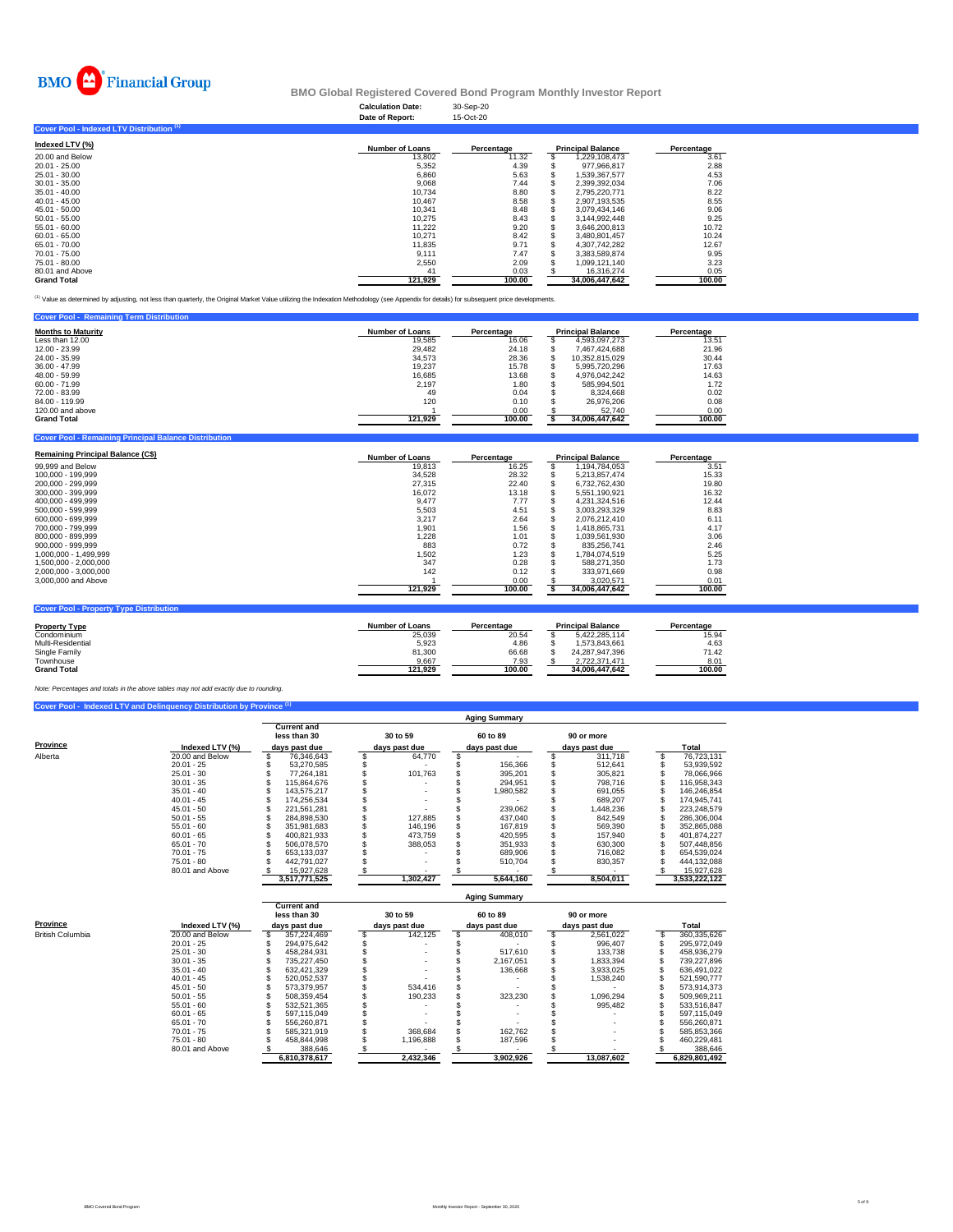

# **BMO Global Registered Covered Bond Program Monthly Investor Report**

**Current and**

**Prov** 

|                      |                 | less than 30  | 30 to 59      | 60 to 89      | 90 or more    |             |
|----------------------|-----------------|---------------|---------------|---------------|---------------|-------------|
| <b>Province</b>      | Indexed LTV (%) | days past due | days past due | days past due | days past due | Total       |
| <b>New Brunswick</b> | 20.00 and Below | 7,428,151     |               |               | 16,003        | 7,444,154   |
|                      | $20.01 - 25$    | 3,354,487     |               |               |               | 3,354,487   |
|                      | $25.01 - 30$    | 7,235,946     |               |               | 87,151        | 7,323,097   |
|                      | $30.01 - 35$    | 11,549,850    |               |               |               | 11,549,850  |
|                      | $35.01 - 40$    | 18,734,128    | 176,657       |               | 143,560       | 19,054,346  |
|                      | $40.01 - 45$    | 23,509,346    |               | 528,163       | 41,993        | 24,079,502  |
|                      | $45.01 - 50$    | 18,586,011    |               |               | 57,864        | 18,643,875  |
|                      | $50.01 - 55$    | 19,599,921    |               |               | 286,483       | 19,886,404  |
|                      | $55.01 - 60$    | 26,116,879    |               |               |               | 26,116,879  |
|                      | $60.01 - 65$    | 24,720,556    |               |               |               | 24,720,556  |
|                      | $65.01 - 70$    | 30,472,992    |               |               |               | 30,472,992  |
|                      | $70.01 - 75$    | 31,327,360    |               | 177,858       | 208,704       | 31,713,922  |
|                      | $75.01 - 80$    | 4,052,926     |               |               |               | 4,052,926   |
|                      | 80.01 and Above |               |               |               |               |             |
|                      |                 | 226,688,553   | 176,657       | 706,021       | 841,758       | 228,412,990 |

|                 |                 | <b>Aging Summary</b> |                                    |               |          |               |          |               |            |              |             |  |  |
|-----------------|-----------------|----------------------|------------------------------------|---------------|----------|---------------|----------|---------------|------------|--------------|-------------|--|--|
|                 |                 |                      | <b>Current and</b><br>less than 30 |               | 30 to 59 |               | 60 to 89 |               | 90 or more |              |             |  |  |
| <b>Province</b> | Indexed LTV (%) | days past due        |                                    | days past due |          | days past due |          | days past due |            | <b>Total</b> |             |  |  |
| Manitoba        | 20.00 and Below |                      | 6,119,959                          |               |          |               |          |               |            |              | 6,119,959   |  |  |
|                 | $20.01 - 25$    |                      | 6,023,491                          |               |          |               |          |               |            |              | 6,023,491   |  |  |
|                 | $25.01 - 30$    |                      | 6,177,017                          |               |          |               |          |               |            |              | 6,177,017   |  |  |
|                 | $30.01 - 35$    |                      | 8,310,825                          |               |          |               |          |               |            |              | 8,310,825   |  |  |
|                 | $35.01 - 40$    |                      | 12,584,890                         |               |          |               |          |               |            |              | 12,584,890  |  |  |
|                 | $40.01 - 45$    |                      | 19,259,364                         |               |          |               |          |               | 296,381    |              | 19,555,745  |  |  |
|                 | $45.01 - 50$    |                      | 22,122,689                         |               |          |               |          |               | 97,826     |              | 22,220,514  |  |  |
|                 | $50.01 - 55$    |                      | 26,255,439                         |               |          |               |          |               |            |              | 26,255,439  |  |  |
|                 | $55.01 - 60$    |                      | 29,390,052                         |               |          |               | 51,440   |               | 135,017    |              | 29,576,508  |  |  |
|                 | $60.01 - 65$    |                      | 41,764,779                         |               |          |               | 152,665  |               | 156,260    |              | 42,073,705  |  |  |
|                 | $65.01 - 70$    |                      | 53,454,683                         |               |          |               |          |               |            |              | 53,454,683  |  |  |
|                 | $70.01 - 75$    |                      | 56,983,184                         |               |          |               |          |               |            |              | 56,983,184  |  |  |
|                 | 75.01 - 80      |                      | 15,652,242                         |               |          |               |          |               |            |              | 15,652,242  |  |  |
|                 | 80.01 and Above |                      |                                    |               |          |               |          |               |            |              |             |  |  |
|                 |                 |                      | 304,098,613                        |               |          |               | 204,105  |               | 685,483    |              | 304,988,202 |  |  |

|                                          |                 | <b>Current and</b><br>less than 30 |               | 30 to 59 |               | 60 to 89                 |               | 90 or more               |              |
|------------------------------------------|-----------------|------------------------------------|---------------|----------|---------------|--------------------------|---------------|--------------------------|--------------|
| <b>Province</b>                          | Indexed LTV (%) | days past due                      | days past due |          | days past due |                          | days past due |                          | <b>Total</b> |
| <b>Northwest Territories and Nunavut</b> | 20.00 and Below | 834,905                            |               | 84,691   |               |                          |               |                          | 919,596      |
|                                          | $20.01 - 25$    | 416,139                            |               |          |               |                          |               |                          | 416,139      |
|                                          | $25.01 - 30$    | 1,119,165                          |               |          |               |                          |               | $\blacksquare$           | 1,119,165    |
|                                          | $30.01 - 35$    | 2,431,943                          |               |          |               |                          |               | $\blacksquare$           | 2,431,943    |
|                                          | $35.01 - 40$    | 2,791,647                          |               |          |               |                          |               | $\blacksquare$           | 2,791,647    |
|                                          | $40.01 - 45$    | 1,256,251                          |               |          |               |                          |               | $\overline{\phantom{a}}$ | 1,256,251    |
|                                          | $45.01 - 50$    | 1,975,327                          |               |          |               |                          |               | $\overline{\phantom{a}}$ | 1,975,327    |
|                                          | $50.01 - 55$    | 1,970,292                          |               |          |               |                          |               |                          | 1,970,292    |
|                                          | $55.01 - 60$    | 702,534                            |               |          |               |                          |               |                          | 702,534      |
|                                          | $60.01 - 65$    | 543,309                            |               |          |               |                          |               | $\overline{\phantom{0}}$ | 543,309      |
|                                          | $65.01 - 70$    | 3,492,417                          |               |          |               |                          |               | $\blacksquare$           | 3,492,417    |
|                                          | $70.01 - 75$    | 2,005,806                          |               |          |               |                          |               | $\overline{\phantom{a}}$ | 2,005,806    |
|                                          | 75.01 - 80      |                                    |               |          |               |                          |               | $\overline{\phantom{0}}$ |              |
|                                          | 80.01 and Above |                                    |               |          |               | $\overline{\phantom{a}}$ |               | $\blacksquare$           |              |
|                                          |                 | 19,539,734                         |               | 84,691   |               | $\sim$                   |               |                          | 19,624,425   |

|                 |                 |                                                     |             |               |          | <b>Aging Summary</b> |               |             |
|-----------------|-----------------|-----------------------------------------------------|-------------|---------------|----------|----------------------|---------------|-------------|
|                 |                 | <b>Current and</b><br>less than 30<br>days past due |             |               | 30 to 59 | 60 to 89             | 90 or more    |             |
| <b>Province</b> | Indexed LTV (%) |                                                     |             | days past due |          | days past due        | days past due | Total       |
| Newfoundland    | 20.00 and Below |                                                     | 10,482,041  |               |          | 16,857               | 139,850       | 10,638,748  |
|                 | $20.01 - 25$    |                                                     | 8,481,675   |               |          | 90,430               | 45,982        | 8,618,087   |
|                 | $25.01 - 30$    |                                                     | 13,974,229  |               | 99,893   |                      | 86,249        | 14,160,371  |
|                 | $30.01 - 35$    |                                                     | 21,753,728  |               |          |                      |               | 21,753,728  |
|                 | $35.01 - 40$    |                                                     | 49,070,997  |               |          | 200,435              | 83,925        | 49,355,357  |
|                 | $40.01 - 45$    |                                                     | 65,340,789  |               |          | 383,706              | 559,530       | 66,284,024  |
|                 | $45.01 - 50$    |                                                     | 55,334,174  |               |          | 270,426              | 913,711       | 56,518,312  |
|                 | $50.01 - 55$    |                                                     | 48,190,966  |               |          | 291,275              |               | 48,482,241  |
|                 | $55.01 - 60$    |                                                     | 51,917,166  |               |          | 175,901              | 495,877       | 52,588,944  |
|                 | $60.01 - 65$    |                                                     | 45,584,428  |               |          | 187,561              | 251,291       | 46,023,280  |
|                 | $65.01 - 70$    |                                                     | 56,464,546  |               |          |                      |               | 56,464,546  |
|                 | $70.01 - 75$    |                                                     | 66,742,044  |               | 119,184  |                      | 878,369       | 67,739,597  |
|                 | 75.01 - 80      |                                                     | 4,699,738   |               |          |                      |               | 4,699,738   |
|                 | 80.01 and Above |                                                     |             |               |          |                      |               |             |
|                 |                 |                                                     | 498,036,522 |               | 219,077  | 1,616,590            | 3,454,783     | 503,326,972 |

|                 |                 | <b>Current and</b><br>less than 30 | 30 to 59                 | 60 to 89      | 90 or more    |              |
|-----------------|-----------------|------------------------------------|--------------------------|---------------|---------------|--------------|
| <b>Province</b> | Indexed LTV (%) | days past due                      | days past due            | days past due | days past due | <b>Total</b> |
| Nova Scotia     | 20.00 and Below | 15,125,941                         |                          |               |               | 15,125,941   |
|                 | $20.01 - 25$    | 10,788,895                         |                          |               |               | 10,788,895   |
|                 | $25.01 - 30$    | 12,476,831                         |                          |               |               | 12,476,831   |
|                 | $30.01 - 35$    | 22,668,636                         | $\overline{\phantom{0}}$ | 128,408       |               | 22,797,044   |
|                 | $35.01 - 40$    | 45,860,624                         |                          |               | 89,418        | 45,950,042   |
|                 | $40.01 - 45$    | 54,897,199                         | 99,814                   | 115,005       |               | 55,112,018   |
|                 | $45.01 - 50$    | 72,084,049                         |                          | 311,254       |               | 72,395,303   |
|                 | $50.01 - 55$    | 78,967,896                         |                          |               | 45,128        | 79,013,024   |
|                 | $55.01 - 60$    | 82,050,941                         |                          |               | 151,684       | 82,202,625   |
|                 | $60.01 - 65$    | 73,498,259                         |                          |               |               | 73,498,259   |
|                 | $65.01 - 70$    | 67,635,820                         |                          |               |               | 67,635,820   |
|                 | $70.01 - 75$    | 51,899,086                         |                          |               |               | 51,899,086   |
|                 | 75.01 - 80      | 2,259,432                          |                          |               |               | 2,259,432    |
|                 | 80.01 and Above |                                    |                          |               |               |              |
|                 |                 | 590,213,608                        | 99,814                   | 554,668       | 286,231       | 591,154,321  |

**Aging Summary**

# **Aging Summary**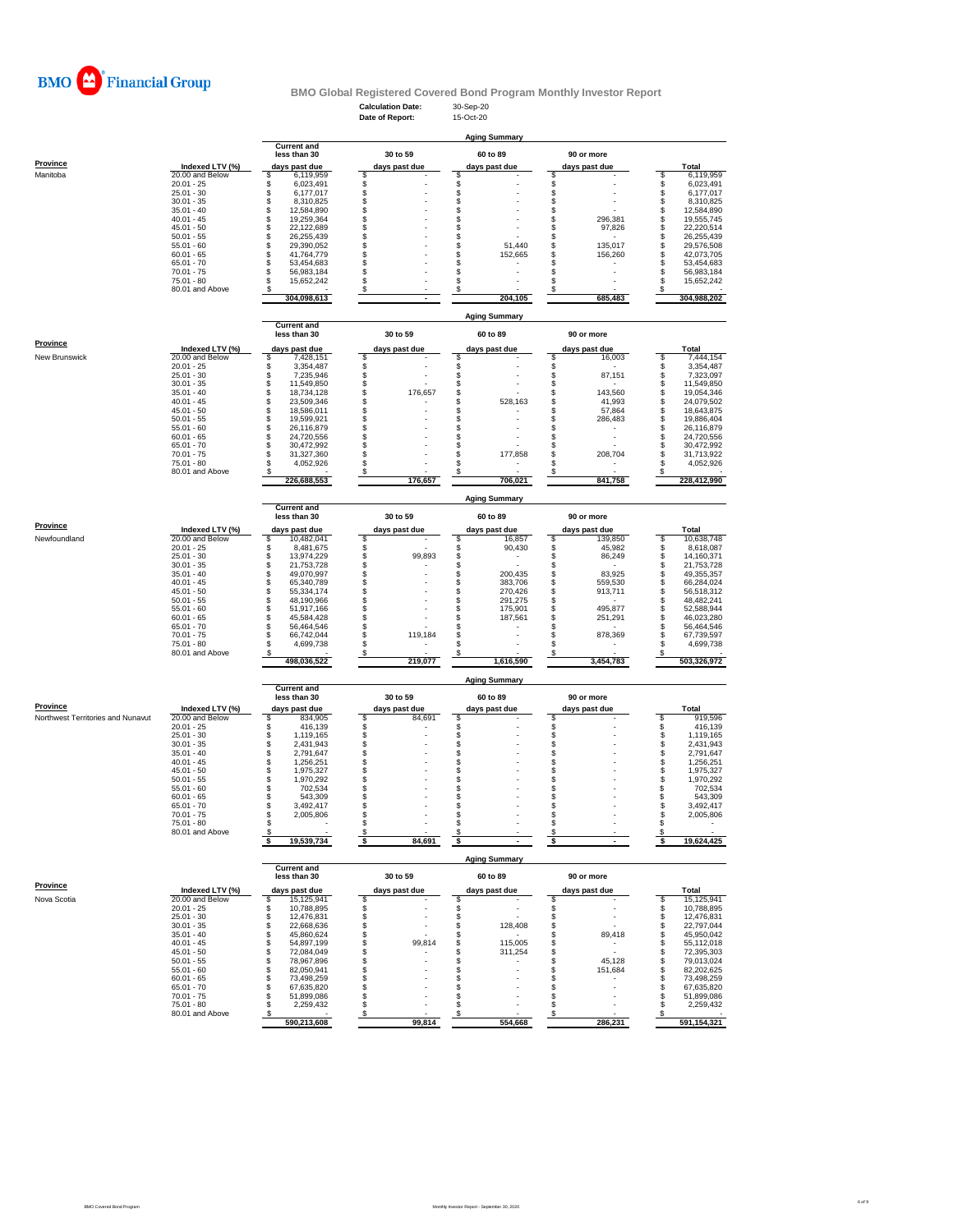

# **BMO Global Registered Covered Bond Program Monthly Investor Report**

25.01 - 30 \$ \$ 894,749 \$ - \$ - \$ - \$ 5 894,749 30.01 - 35 \$ 1,179,571 \$ - \$ - \$ - \$ 1,179,571 35.01 - 40 \$ 2,174,517 \$ - \$ - \$ - \$ 2,174,517 40.01 - 45 \$ 2,133,358 \$ - \$ - \$ - \$ 2,133,358 45.01 - 50 \$ 1,696,762 \$ - \$ - \$ - \$ 1,696,762 50.01 - 55 \$ 1,811,427 \$ - \$ - \$ - \$ 1,811,427 55.01 - 60 \$ 500,971 \$ - \$ - \$ - \$ 500,971

<sup>(1)</sup> Value as determined by adjusting, not less than quarterly, the Original Market Value utilizing the Indexation Methodology (see Appendix for details) for subsequent price developments.

|                 |                 | <b>Aging Summary</b>               |               |           |  |               |  |               |  |                |  |  |  |  |
|-----------------|-----------------|------------------------------------|---------------|-----------|--|---------------|--|---------------|--|----------------|--|--|--|--|
|                 |                 | <b>Current and</b><br>less than 30 |               | 30 to 59  |  | 60 to 89      |  | 90 or more    |  |                |  |  |  |  |
| <b>Province</b> | Indexed LTV (%) | days past due                      | days past due |           |  | days past due |  | days past due |  | <b>Total</b>   |  |  |  |  |
| Ontario         | 20.00 and Below | 629,576,226                        |               |           |  | 954,621       |  | 235,433       |  | 630,766,279    |  |  |  |  |
|                 | $20.01 - 25$    | 518,933,180                        |               |           |  | 539,763       |  |               |  | 519,472,943    |  |  |  |  |
|                 | $25.01 - 30$    | 851,056,527                        |               | 390,077   |  | 139,490       |  | 516,760       |  | 852,102,853    |  |  |  |  |
|                 | $30.01 - 35$    | ,293,270,965                       |               | 338,159   |  | 1,531,682     |  | 628,238       |  | ,295,769,044   |  |  |  |  |
|                 | $35.01 - 40$    | ,561,261,581                       |               | 651,214   |  | 416,516       |  | 1,909,330     |  | ,564,238,641   |  |  |  |  |
|                 | $40.01 - 45$    | ,622,064,756                       |               | 1,017,984 |  | 866,677       |  | 1,409,560     |  | ,625,358,977   |  |  |  |  |
|                 | $45.01 - 50$    | 634,367,319                        |               | 563,098   |  | 341,253       |  | 482,676       |  | ,635,754,346   |  |  |  |  |
|                 | $50.01 - 55$    | .669,091,658                       |               | 683,088   |  | 1,384,174     |  | 1,833,012     |  | 672,991,932    |  |  |  |  |
|                 | $55.01 - 60$    | ,964,468,875                       |               | 1,031,721 |  | 427,597       |  | 1,534,869     |  | ,967,463,061   |  |  |  |  |
|                 | $60.01 - 65$    | ,706,747,514                       |               | 193,827   |  |               |  | 3,632,441     |  | ,711,573,782   |  |  |  |  |
|                 | $65.01 - 70$    | 2,517,899,750                      |               | 154,564   |  |               |  | 2,183,061     |  | 2,520,237,375  |  |  |  |  |
|                 | $70.01 - 75$    | 661,258,693                        |               |           |  |               |  | 1,797,996     |  | ,663,056,690   |  |  |  |  |
|                 | 75.01 - 80      | 147,577,218                        |               |           |  |               |  |               |  | 147,577,218    |  |  |  |  |
|                 | 80.01 and Above |                                    |               |           |  |               |  |               |  |                |  |  |  |  |
|                 |                 | 17,777,574,262                     |               | 6,023,731 |  | 6,601,772     |  | 16, 163, 375  |  | 17,806,363,140 |  |  |  |  |

|                             |                                 | <b>Current and</b>                 |               |                      |               |                                           |
|-----------------------------|---------------------------------|------------------------------------|---------------|----------------------|---------------|-------------------------------------------|
|                             |                                 | less than 30                       | 30 to 59      | 60 to 89             | 90 or more    |                                           |
| <b>Province</b>             | Indexed LTV (%)                 | days past due                      | days past due | days past due        | days past due | <b>Total</b>                              |
| <b>Prince Edward Island</b> | 20.00 and Below                 | 2,309,296                          |               |                      |               | 2,309,296                                 |
|                             | $20.01 - 25$                    | 1,964,832                          |               |                      |               | 1,964,832                                 |
|                             | $25.01 - 30$                    | 2,952,919                          |               |                      |               | 2,952,919                                 |
|                             | $30.01 - 35$                    | 5,184,704                          |               |                      |               | 5,184,704                                 |
|                             | $35.01 - 40$                    | 9,104,344                          |               |                      |               | 9,104,344                                 |
|                             | $40.01 - 45$                    | 6,803,519                          |               |                      |               | 6,803,519                                 |
|                             | $45.01 - 50$                    | 5,447,435                          |               |                      |               | 5,447,435                                 |
|                             | $50.01 - 55$                    | 6,584,293                          |               |                      |               | 6,584,293                                 |
|                             | $55.01 - 60$                    | 9,231,018                          |               |                      |               | 9,231,018                                 |
|                             | $60.01 - 65$                    | 8,854,031                          |               |                      |               | 8,854,031                                 |
|                             | $65.01 - 70$                    |                                    | 163,533       |                      |               | 15,909,723                                |
|                             | $70.01 - 75$                    | 15,746,190                         |               |                      |               | 15,511,853                                |
|                             | $75.01 - 80$                    | 15,511,853                         |               |                      |               |                                           |
|                             |                                 | 1,545,072                          |               |                      |               | 1,545,072                                 |
|                             | 80.01 and Above                 |                                    |               |                      |               |                                           |
|                             |                                 | 91,239,506                         | 163,533       |                      |               | 91,403,039                                |
|                             |                                 |                                    |               | <b>Aging Summary</b> |               |                                           |
|                             |                                 | <b>Current and</b><br>less than 30 | 30 to 59      | 60 to 89             | 90 or more    |                                           |
| <b>Province</b>             | Indexed LTV (%)                 |                                    |               |                      |               |                                           |
|                             | 20.00 and Below                 | days past due                      | days past due | days past due<br>\$. | days past due | <b>Total</b>                              |
| Quebec                      | $20.01 - 25$                    | 102,182,347                        | 100,702       |                      | 417,174       | $\boldsymbol{\mathcal{S}}$<br>102,700,223 |
|                             |                                 | 66,121,485                         | 94,578        |                      | 197,187       | 66,413,250                                |
|                             | $25.01 - 30$                    | 91,603,672                         |               | 23,301               | 295,593       | 91,922,567                                |
|                             | $30.01 - 35$                    | 145,558,271                        | 120,438       | 56,397               | 430,507       | 146, 165, 614                             |
|                             | $35.01 - 40$                    | 250,900,878                        |               |                      | 177,185       | 251,078,063                               |
|                             | $40.01 - 45$                    | 362,500,963                        | 97,290        | 542,787              | 1,733,027     | 364,874,067                               |
|                             | $45.01 - 50$                    | 422,246,590                        | 241,298       | 1,433,848            | 1,231,985     | 425, 153, 721                             |
|                             | $50.01 - 55$                    | 455,356,322                        | 501,426       | 1,181,127            | 1,467,225     | 458,506,100                               |
|                             | $55.01 - 60$                    | 546,544,411                        |               | 1,023,919            | 1,066,548     | 548,634,878                               |
|                             | $60.01 - 65$                    | 538,049,721                        |               | 548,564              | 887,646       | 539,485,931                               |
|                             | $65.01 - 70$                    | 445,267,651                        |               | 554,901              | 414,789       | 446,237,341                               |
|                             | $70.01 - 75$                    | 210,098,847                        |               |                      | 1,160,158     | 211,259,005                               |
|                             | $75.01 - 80$                    | 17,065,219                         |               |                      |               | 17,065,219                                |
|                             | 80.01 and Above                 |                                    |               |                      |               |                                           |
|                             |                                 | 3,653,496,378                      | 1,155,731     | 5,364,845            | 9,479,025     | 3,669,495,979                             |
|                             |                                 |                                    |               | <b>Aging Summary</b> |               |                                           |
|                             |                                 | <b>Current and</b><br>less than 30 | 30 to 59      | 60 to 89             | 90 or more    |                                           |
| <b>Province</b>             |                                 |                                    |               |                      |               |                                           |
|                             | Indexed LTV (%)                 | days past due                      | days past due | days past due        | days past due | <b>Total</b>                              |
| Saskatchewan                | 20.00 and Below                 | 14,433,457                         |               | 30,685               |               | 14,464,142                                |
|                             | $20.01 - 25$                    | 9,746,327                          |               |                      |               | 9,746,327                                 |
|                             | $25.01 - 30$                    | 13,234,763                         |               |                      |               | 13,234,763                                |
|                             | $30.01 - 35$                    | 28,063,471                         |               |                      |               | 28,063,471                                |
|                             | $35.01 - 40$                    | 55,633,180                         |               | 390,130              | 127,738       | 56, 151, 048                              |
|                             | $40.01 - 45$                    | 44,948,071                         |               |                      | 251,486       | 45,199,557                                |
|                             | $45.01 - 50$                    | 42,023,965                         | 316,540       |                      | 125,094       | 42,465,599                                |
|                             | $50.01 - 55$                    | 33,216,081                         |               |                      |               | 33,216,081                                |
|                             | $55.01 - 60$                    | 42,801,459                         |               |                      |               | 42,801,459                                |
|                             | $60.01 - 65$                    | 33,229,180                         |               |                      | 182,685       | 33,411,865                                |
|                             | $65.01 - 70$                    | 47,145,288                         |               |                      | 459,545       | 47,604,832                                |
|                             | $70.01 - 75$                    | 39,257,842                         |               |                      |               | 39,257,842                                |
|                             | $75.01 - 80$                    | 1,907,723                          |               |                      |               | 1,907,723                                 |
|                             | 80.01 and Above                 |                                    |               |                      |               |                                           |
|                             |                                 | 405,640,806                        | 316,540       | 420,815              | 1,146,548     | 407,524,709                               |
|                             |                                 |                                    |               | <b>Aging Summary</b> |               |                                           |
|                             |                                 | <b>Current and</b><br>less than 30 | 30 to 59      | 60 to 89             | 90 or more    |                                           |
| <b>Province</b>             |                                 |                                    |               |                      |               |                                           |
|                             | Indexed LTV (%)                 | days past due                      | days past due | days past due        | days past due | <b>Total</b>                              |
| <b>Yukon Territories</b>    | 20.00 and Below<br>$20.01 - 25$ | 1,561,379                          |               |                      |               | 1,561,379                                 |
|                             |                                 | ,256,726                           |               |                      |               | 1,256,726                                 |

|                 | 21,130,250 |        |     |  | 21,130,250 |
|-----------------|------------|--------|-----|--|------------|
| 80.01 and Above |            |        |     |  |            |
| $75.01 - 80$    |            | $\sim$ | . . |  |            |
| $70.01 - 75$    | 3,770,501  |        |     |  | 3,770,501  |
| $65.01 - 70$    | 2,522,827  |        |     |  | 2,522,827  |
| $60.01 - 65$    | 627,463,   |        |     |  | 1,627,463  |

**Aging Summary**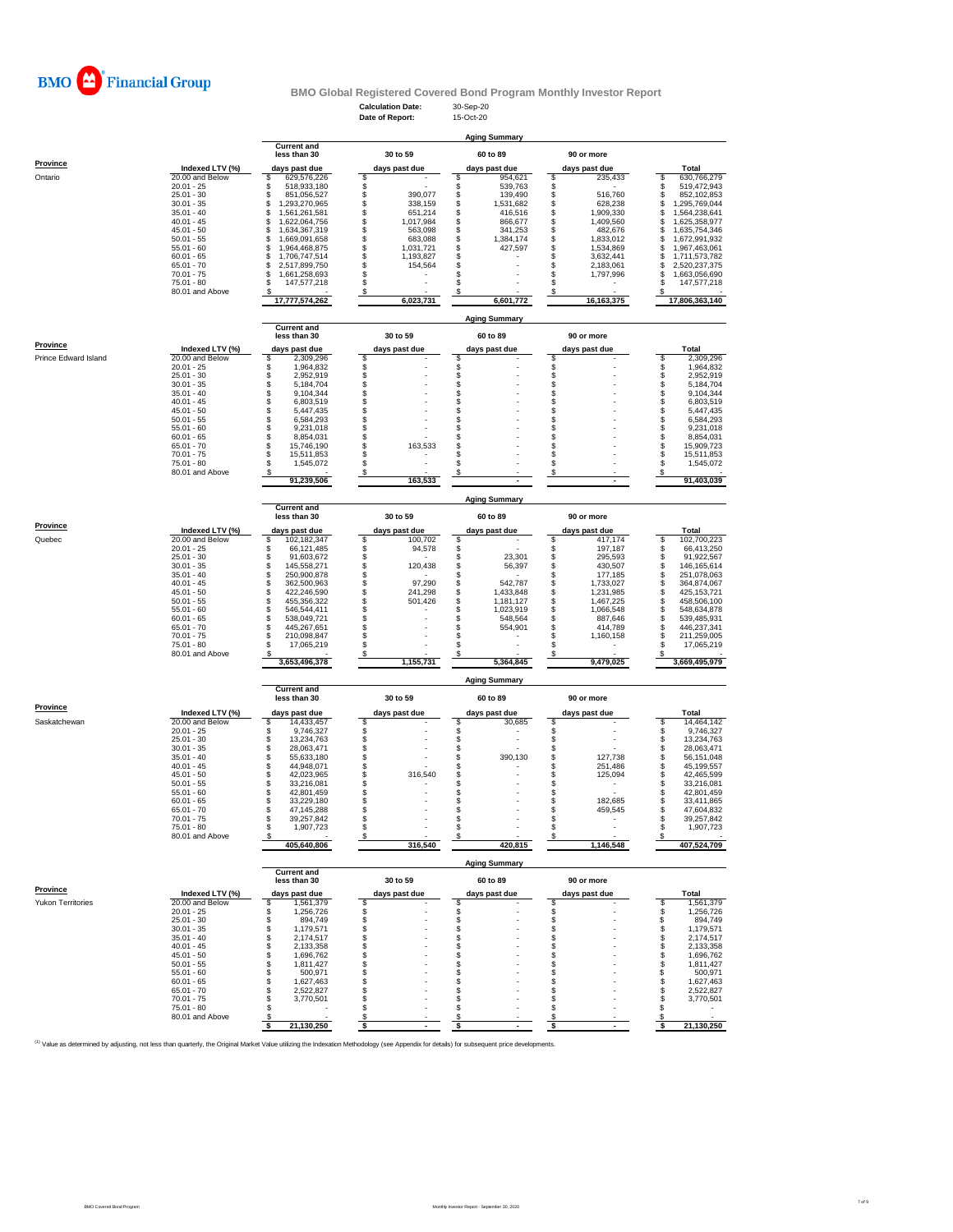

**BMO Global Registered Covered Bond Program Monthly Investor Report**

# **Cover Pool - Current LTV Distribution by Credit Score (1)**

|                 | <b>Credit Scores</b> |                          |  |             |  |             |  |               |  |               |  |               |  |                |  |                |
|-----------------|----------------------|--------------------------|--|-------------|--|-------------|--|---------------|--|---------------|--|---------------|--|----------------|--|----------------|
| Indexed LTV (%) |                      | <b>Score Unavailable</b> |  | $600$       |  | $600 - 650$ |  | 651 - 700     |  | 701 - 750     |  | 751 - 800     |  | >800           |  | <b>Total</b>   |
| 20.00 and Below |                      | 16,644,898               |  | 9,729,930   |  | 16,773,875  |  | 48,287,525    |  | 116,614,850   |  | 149,396,654   |  | 871,660,741    |  | ,229,108,473   |
| $20.01 - 25$    |                      | 8,625,946                |  | 6,938,590   |  | 16,699,922  |  | 39,395,144    |  | 98,752,982    |  | 126,442,209   |  | 681,112,025    |  | 977,966,817    |
| $25.01 - 30$    |                      | 9,112,146                |  | 15,645,410  |  | 32,512,067  |  | 68,180,911    |  | 180,972,901   |  | 245,455,652   |  | 987,488,489    |  | 1,539,367,577  |
| $30.01 - 35$    |                      | 9,382,906                |  | 30,587,831  |  | 60,216,530  |  | 122,411,631   |  | 279,776,671   |  | 376,910,752   |  | 1,520,105,714  |  | 2,399,392,034  |
| $35.01 - 40$    |                      | 4,881,341                |  | 34,284,272  |  | 71,842,137  |  | 165,605,825   |  | 322,943,132   |  | 476,475,570   |  | 1,719,188,493  |  | 2,795,220,771  |
| 40.01 - 45      |                      | 5,058,999                |  | 34,081,286  |  | 69,523,716  |  | 200,516,391   |  | 340,945,749   |  | 521,992,058   |  | 1,735,075,337  |  | 2,907,193,535  |
| 45.01 - 50      |                      | 7,528,126                |  | 46,115,420  |  | 77,935,407  |  | 199,940,946   |  | 372,622,118   |  | 537,276,318   |  | 1,838,015,811  |  | 3,079,434,146  |
| $50.01 - 55$    |                      | 8,916,454                |  | 32,829,947  |  | 85,671,660  |  | 220,404,675   |  | 398,964,473   |  | 556,440,499   |  | 1,841,764,739  |  | 3,144,992,448  |
| $55.01 - 60$    |                      | 12,591,018               |  | 38,650,289  |  | 92,871,282  |  | 256,511,057   |  | 463,913,558   |  | 663,272,484   |  | 2,118,391,125  |  | 3,646,200,813  |
| $60.01 - 65$    |                      | 23,009,963               |  | 33,814,702  |  | 82,214,706  |  | 249,574,172   |  | 465,443,228   |  | 657,955,562   |  | 1,968,789,124  |  | 3,480,801,457  |
| $65.01 - 70$    |                      | 12,951,618               |  | 39,289,779  |  | 105,606,173 |  | 305,654,146   |  | 545,811,903   |  | 849,273,046   |  | 2,449,155,616  |  | 4,307,742,282  |
| 70.01 - 75      |                      | 6,940,264                |  | 32,245,800  |  | 76,616,409  |  | 270,783,273   |  | 494,124,466   |  | 702,577,232   |  | 1,800,302,430  |  | 3,383,589,874  |
| 75.01 - 80      |                      | 473,843                  |  | 8,465,172   |  | 29,036,629  |  | 83,802,008    |  | 166,206,692   |  | 231,188,568   |  | 579,948,228    |  | ,099,121,140   |
| 80.01 and Above |                      |                          |  | 715,581     |  | 683,207     |  | 3,150,307     |  | 3,407,959     |  | 1,417,468     |  | 6,941,752      |  | 16,316,274     |
|                 |                      | 126,117,522              |  | 363,394,010 |  | 818,203,719 |  | 2,234,218,011 |  | 4,250,500,683 |  | 6,096,074,073 |  | 20,117,939,625 |  | 34,006,447,642 |

<sup>(1)</sup> Value as determined by adjusting, not less than quarterly, the Original Market Value utilizing the Indexation Methodology (see Appendix for details) for subsequent price developments.